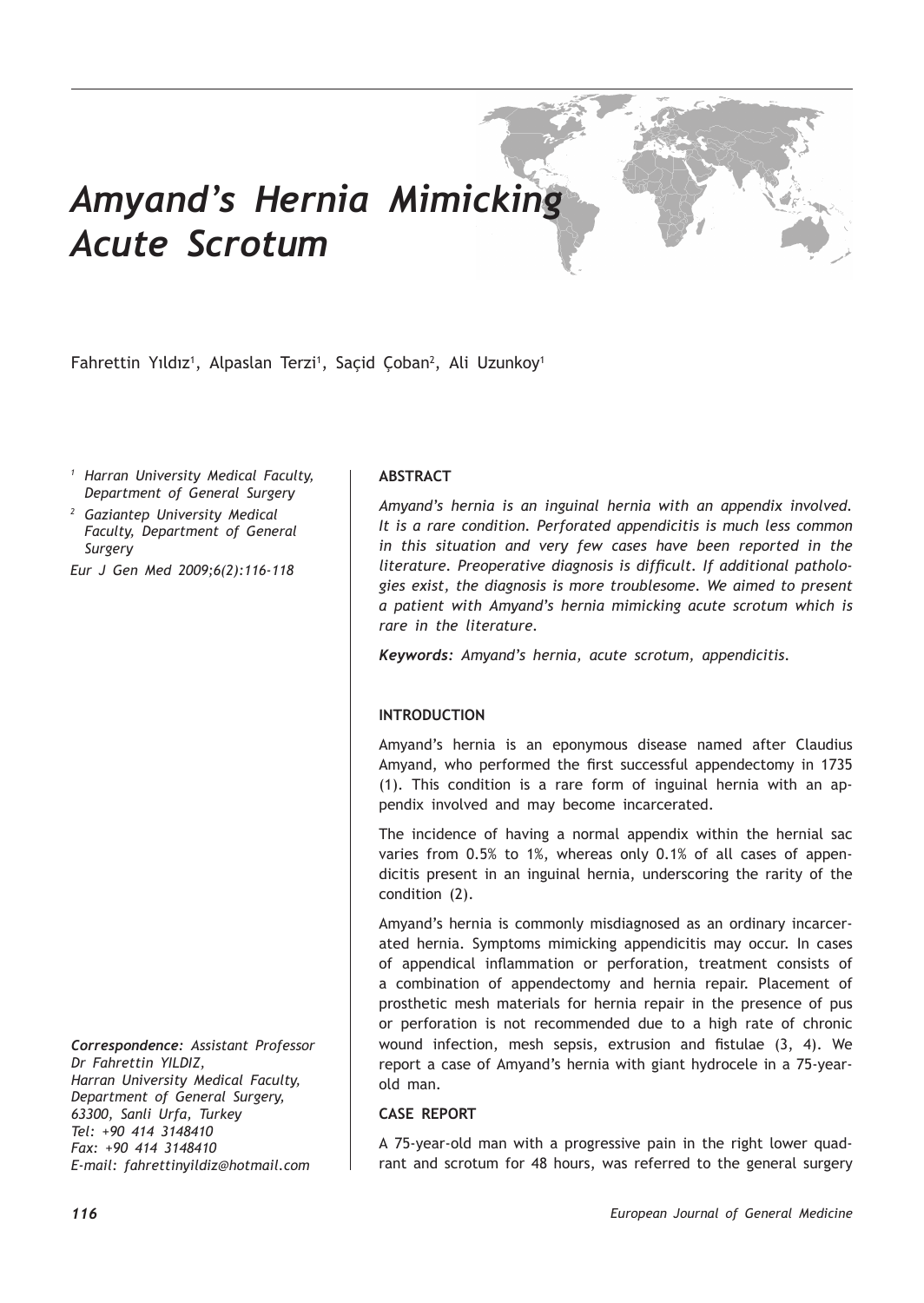department. He was also suffering from nausea, emesis, anorexia and constipation. He had a past medical history of irreducible inguinal hernia with a bilaterally giant hydrocele for 10 years. Physical examination on admission revealed a tender and non-reducible mass in scrotum. He had generalized peritoneum irritation signs as well. Serum laboratory values were unremarkable with the exception of a leukocytosis (white blood cell count [WBC], 25,000/µm3[Normal values: 4300-10300 µm3]). Bilaterally giant hydrocele and right sided intestinal loops with purulent content in scrotum, was revealed by ultrasound. The American Society of Anesthesiologists (ASA) grade was IV. The diagnosis of incarcerated right inguinal hernia was established and the patient was scheduled for surgery. A broad spectrum intravenous antibiotic (piperacillin/tazobactam) was administered in preparation for surgical exploration. Surgery was carried out approximately 6 hours after the initial assessment and preparation of the patient with the diagnosis of incarcerated inguinal hernia

Right inguinal oblique incision was performed for exploration. At surgery, an incarcerated inflammatory and edematous mass was found inside the scrotum with stench. This mass was identified as the terminal ileum, cecum and appendix adhered to the indirect hernia sac with perforation areas at cecum and appendix (Figure 1). Ileo-cecal resection with end ileostomy was performed. Modified Darn repair, described



*Figure 1. Intraoperative photograph showing terminal ileum, cecum and appendix adhered to the indirect hernia sac with perforation areas.* 

by Zeybek et al. (5) was applied for the defect. A vacuum drainage was left in scrotum and it was removed at the postoperative fifth day. The postoperative course was devoid of important occurrences, and the patient was discharged in good condition within 7 days. Histopathologic examination showed perforated appendicitis with periappendicular abscess, and caecal perforation.

#### **DISCUSSION**

The term Amyand's hernia is used for depicting the condition of non-inflamed appendix, inflamed appendix or perforated appendix within an inguinal hernia (6). The Amyand's hernia in adults is rare and incidence of this condition is approximately %1, association with perforated appendicitis is even rarer (7). Its accurate diagnosis can be substantiated only with high clinical suspicion, since the symptoms associated with this disease state vary considerably. The most common clinical presentation involves rapidly progressing tenderness over a previous external hernia site, evocative of a strangulation or incarceration in the absence of radiographic evidence of obstruction (8).

Only one case has been reported which was correctly diagnosed preoperatively in 60 cases of Amyand's hernias from 1959 to 1999 (9). In the emergent conditions, differential diagnosis should include strangulated or obstructed hernia, strangulated omentocele, Richter's hernia, testicular tumor with hemorrhage, acute scrotum, inguinal adenitis and epidydimitis (2). In the presence of appendicitis or perforation of appendix, the majority of the reported cases have had similar symptoms with an obstructed or a strangulated hernia. Hence, preoperative diagnosis of Amyand's hernia is so difficult. If there is an additional disease, such as hydrocele or epididymitis, diagnose becomes more difficult. To the best of our knowledge this is the first case of Amyand's hernia with an additional disease. In this case, the initial treatment was started by urology department as an acute scrotum. After the constancy of the symptoms, the patient was referred to our clinic. So the treatment was delayed.

The present case of Amyand's hernia is diagnosed during surgery. Acute appendicitis occurred over the body of the appendix located in the scrotum together with cecum and terminal ileum. Weber and colleagues presumes that the inflammatory swelling may lead to incarceration, subsequent impaired blood supply (9). The pathological mechanism of appendicitis in cases of Amyand's hernia is still a controversial subject. It